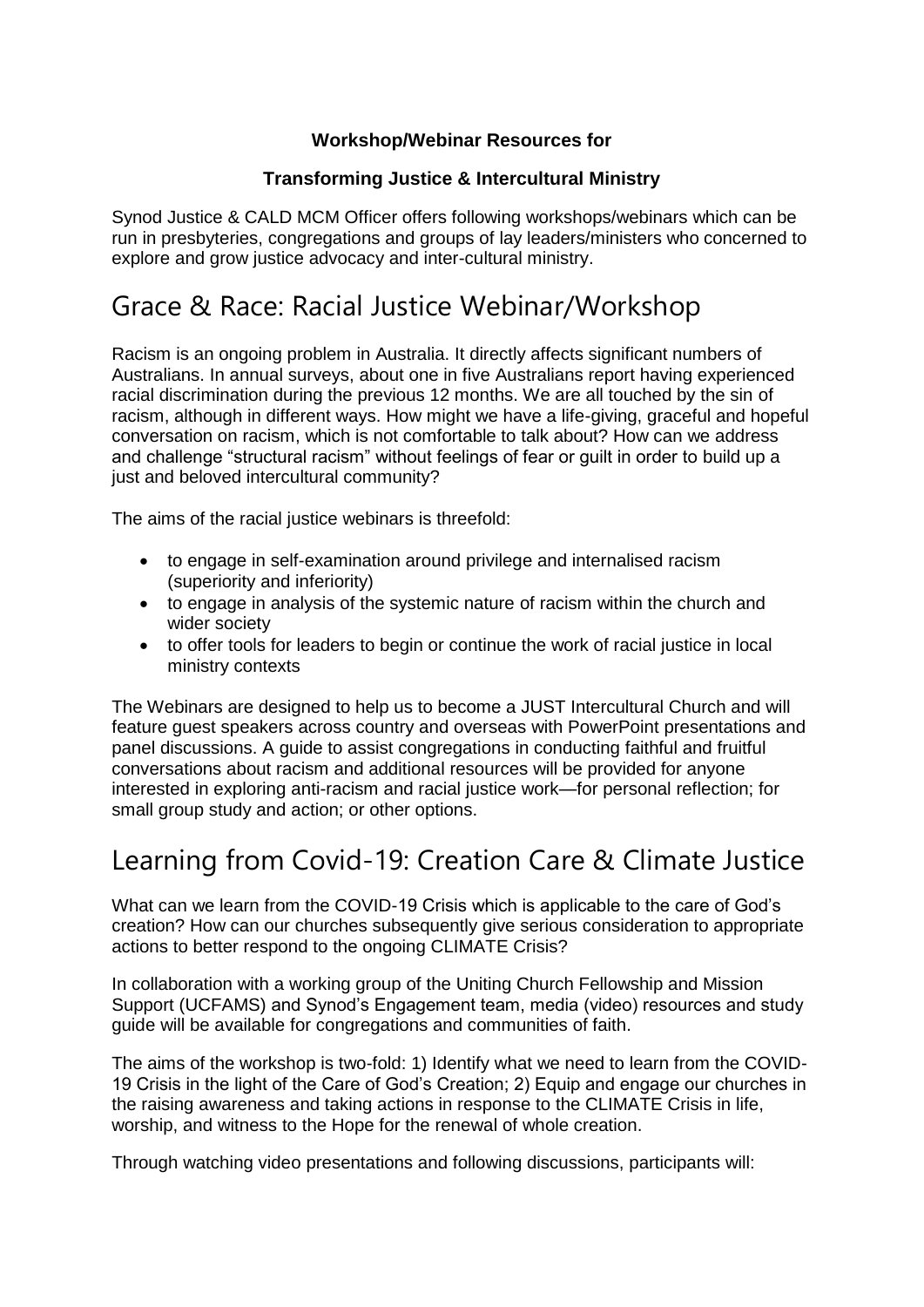- Identify what we need to learn from the COVID Crisis which is applicable to Climate Crisis.
- Be equipped with theological/scriptural/scientific understanding of both Crises
- Engage in prioritising action plans for Creation Care and Climate Justice
- Identify ways in which the churches both individually and collectively engage the public and the politicians in their prophetic witness and advocacy for Climate Justice
- Be encouraged and empowered to spread a message of Hope in Christ who is renewing all Creation.

# Building Bridges: Cross Cultural Relations

In seeking to live out our declaration as a multicultural church that celebrates diversity and respects difference, it is vital that we identify and overcome the barriers that exist between people because of different cultural backgrounds.

*Building Bridges: Cross Cultural Relations* is a two day workshop equipping participants with knowledge and skills needed to build bridges of understanding.

Through scripture, stories and role play, small group dialogue and interactive exercises, participants will:

- Develop greater awareness and skills to understand the significance of people's different cultural backgrounds and experiences.
- Reflect on biblical themes that undergird a commitment to celebrating diversity and respecting difference.
- Better understand and identify elements of racism within the Australian context reflect on the systems of oppression that separate people because of their differences.
- Be encouraged to take specific steps to reduce one's own ethnocentrism in relating to people of different backgrounds.
- Identify some of the bridges needed and begin to explore ways of bridging racial, cultural and other divisions in the congregations, communities and work situations from which people come.

# Living Together as God's People

A one-day workshop for congregations that (explore) share property with non-UCA CALD faith communities/congregations with a resource developed by the Assembly Working Group on Intentional Multicultural and Cross-cultural Ministry, *Living Together as God's People in this Place.*

The sharing of property remains a vital issue in the life of a multicultural church. It can be a source of problems and headaches, misunderstanding and hurts as well as providing the opportunity to engage deeply with one another in relationships of mutual enrichment and joint learning. Sharing property has long been recognised as a gospel, justice and mission issue.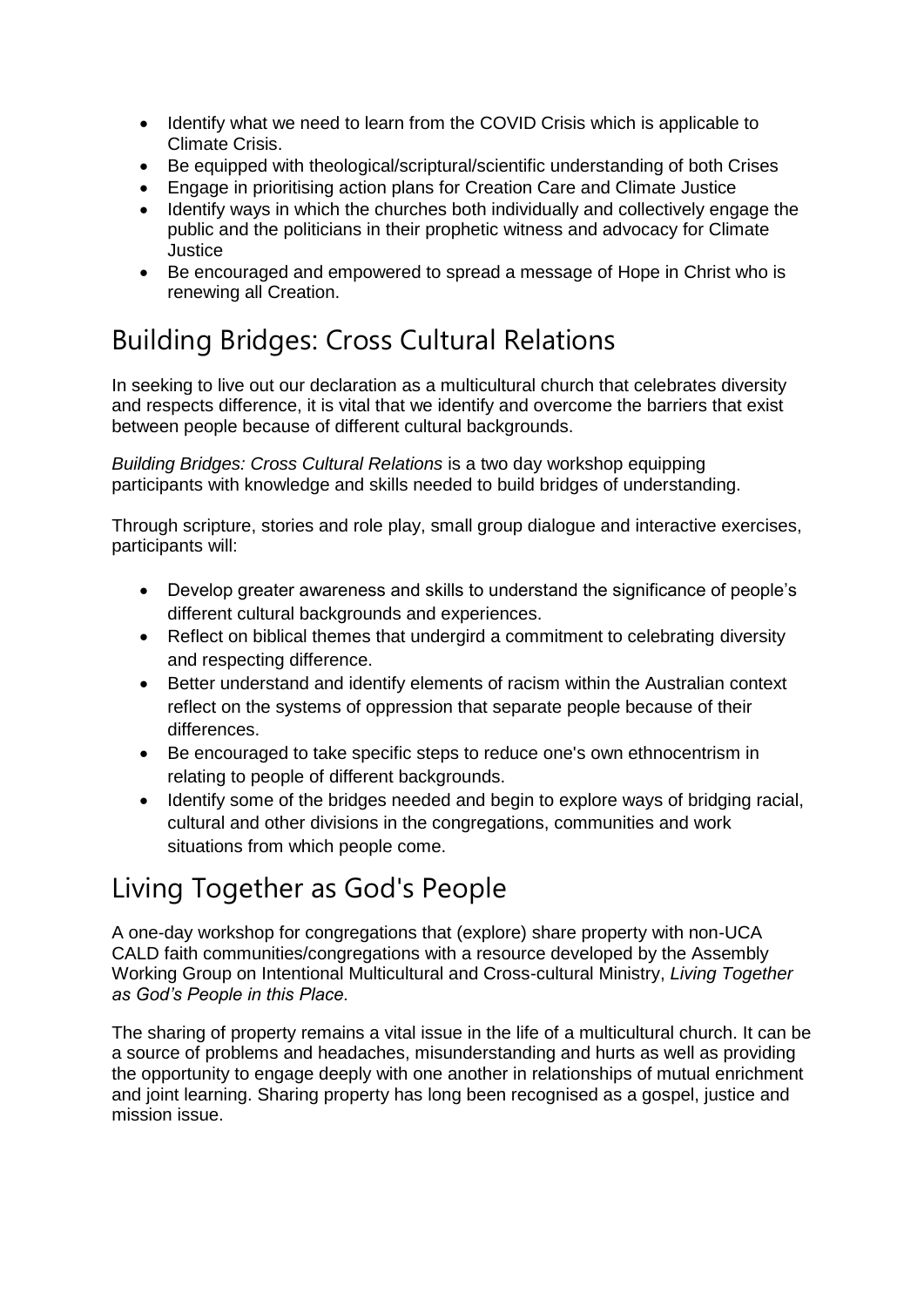This resource helps Presbyteries as they do mission planning in places where two or more congregations share the same property. It seeks to encourage a transformative encounter between two or more congregations/groups sharing property.

The aim of the workshop is to invite groups of people who share property, to be involved in a process of intentional sharing and cross-cultural conversation leading towards mutually enriching relationships that reflect the love, justice, and hospitality of God.

The workshop will:

- Provide an opportunity for participants listen to each other's stories and reflect on the points of enrichment and tension in their shared life.
- Enable a deeper understanding of one another and foster a sense of partnership and shared vision for ministry and mission.
- Begin the process of developing some agreed patterns, strategies and intentional ways of working together to enable the relationships to grow into the future. (This may take the form of a written 'Covenant' or agreed 'Statement on Sharing' that will guide their ongoing journey together).

# Growing Together: Intercultural Discipleship & Learning

How can we disciple people from different cultures? How do we run an intercultural bible study/prayer small group at a congregational setting? What kinds of bible studies, books, and other resources available for ongoing learning and growth?

This is a three-hour workshop for lay leaders/pastors/ministers who are exploring/planning to launch an intercultural learning/discipleship course/program in their congregations and communities. Practical tools for developing Intercultural Ministry in local contexts will be provided.

## From Stranger to Friend: Intercultural Hospitality

What it might mean for us as followers of Jesus to live out our faith alongside culturally and linguistically diverse neighbours? Why is tolerance not good enough for us? What are difficulties and opportunities in building relationship with cultural strangers? How to turn strangers into friends? How important to us in the ministry of hospitality amongst all cultures? In what ways does our current life together show that? What do we need to work on and how could we go about that?

Reflecting on Luke 24:13-35 and other biblical passages, this three-hour workshop aims to raise awareness of Christians who encounter people of different cultures/religions/non-religion and to encourage and equip them to journey together with others in friendship and mutual hospitality.

## Christian Witness in a multi-cultural/multi-faith world